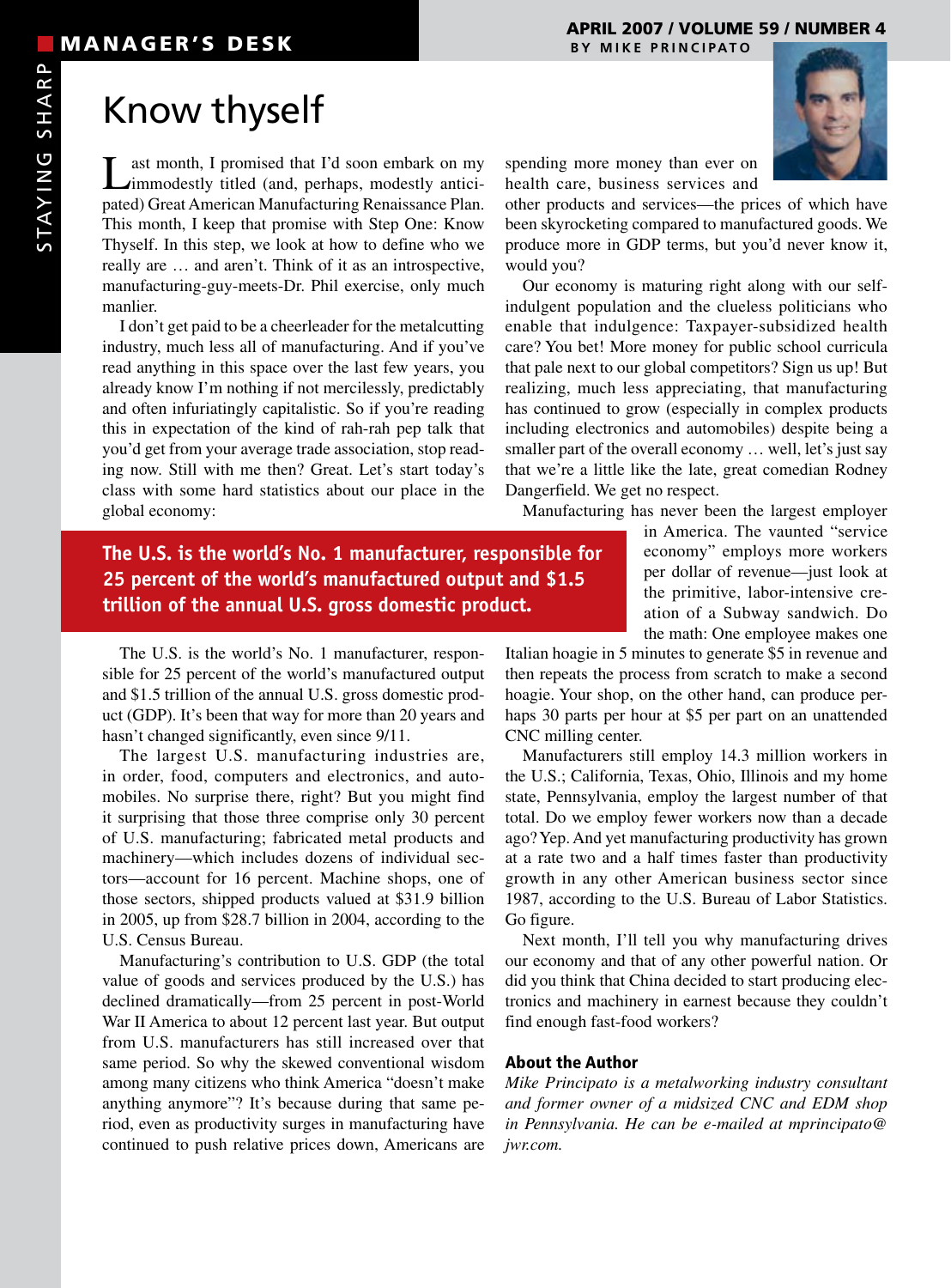## Taming warp

### **BY JAMES A. HARVEY**

Don't be surprised when work-pieces warp during machining. On the contrary, expect it when hogging and machining parts with thin features. However, there are straightforward methods of dealing with warp that eventually become second nature to most machinists.

Warping is less an issue on turned parts than milled ones. Because the material being removed on a lathe is symmetrical around the part's axis, the stress or release of stress from the machining operation is balanced, making the part less likely to warp.

When milling, the amount of warpage is determined by internal stresses in the material. Cold-rolled raw stock tends to warp more during machining than hot-rolled and stress-relieved materials. Regardless of the material, assume it will warp to some degree and plan accordingly.

The following are suggestions for producing straight, flat parts.

■ Skin cut all surfaces of a work**piece material.** The first thing you should do is cut through the skin of the material on all surfaces. Ideally, no surface should be left unmachined.

■ Let the material warp. Allow material to "move" between vise clampings. Loosen and tighten the vise between roughing cuts so the material has a chance to seek its own shape. In other words, you want the material to "float" in the vise before clamping it for another cut. What you don't want to do is restrain thin and hogged out areas from roughing through finishing. If you do, the part will almost certainly bow when released.

n **Use shims to prop up plates that must be clamped directly to a table.**  This holds true for plates machined on a surface grinder and plates clamped directly to a milling machine table. If you start with a warped plate and pull it down with clamps or a magnetic chuck, the plate will return to its

original bowed-shape when released. Before clamping the plate, measure the gap between the table and the plate in an unrestrained condition. To do that, the ends of the plate must be resting on the table with the bow facing up in the middle. Before clamping the plate,



**A warped workpiece is shimmed so it can't "suck down" on the magnet. The warp can then be ground away.**



**To remove the warp on a long bar clamped with a vise, each cut section must be indicated flat before proceeding with the next cut.**

insert shims or pins on either side of the plate to fill the gap. Then clamp the plate on the shims and cut across the plate. That side will become flat in an unrestrained condition.

Toe clamps work well for clamping plates so the plate's entire surface is exposed for machining in one setup. Remember to cut through the material's skin on both sides before "fine tuning" the plates with the shims.

■ **Tap a plate down on parallels for the last cut only.** By letting material float in the vise between cuts or vise clampings, the material will have a chance to seek its own shape and relieve internal stresses. When you're close to a plate's final size, take a light finishing cut on one side without tapping it down on the parallels to pro-

> duce one flat surface. Flip the plate over and, for the last cut only, tap the material down on the parallels so the plate comes out parallel. With thin plates, tighten the vise lightly on final cuts to avoid bending the plate. A plate machined in this manner will be flat and parallel in an unrestrained condition.

> $\blacksquare$  Indicate previously ma**chined surfaces to machine long bars.** The following are suggestions for machining long bars in a milling machine and maintaining straightness. First, cut through the skin of the bar on opposing surfaces. Do this skin roughing quickly while disregarding surface finish. Once you've made a quick cut through the skin over the bar's length, begin creating a finished flat surface. Do that by taking a long cut with a facemill and then moving the bar in the vise. After moving the bar, you must indicate the previously machined

surface so it reads zero along the length of that surface. Then cut the next section while blending the Z heights.

What you can't do to create a flat over a bar's entire length is just slide the bar on parallels as you go.

### About the Author

*James A. Harvey is a machinist and plastic-injection-mold maker based in Garden Grove, Calif. Machining Tips is adapted from information in his book, "Machine Shop Trade Secrets: A Guide to Manufacturing Machine Shop Practices," published by Industrial Press Inc., New York. He can be e-mailed at HarvDog42@aol.com.*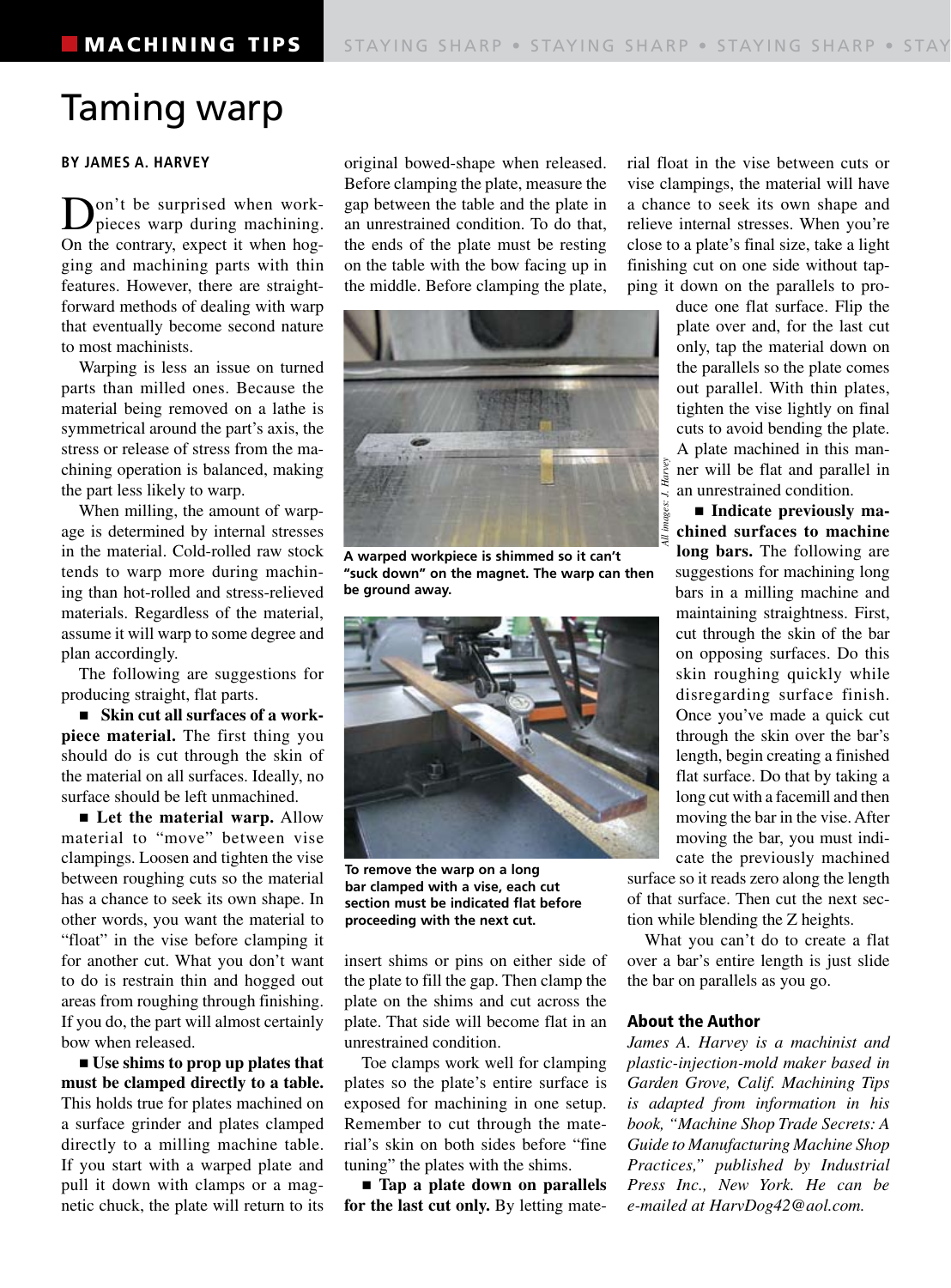### Exclusive housing

### **BY BILL KENNEDY, CONTRIBUTING EDITOR**

After nearly 30 years of making<br>tools and dies for other people, Jac Corless opened his own shop in Broomfield, Colo., in 2002. Jacstudio Precision specializes in automotive engine work, with about 70 percent of its business in rebuilds, head machining and high-performance upgrades. Customers include "everybody from drag racers to the members of the younger generation who want to go fast with their little four-cylinder sport compacts," Corless said. The rest of his business is job shop work, such as machining fixtures for an electronics company and creating tooling for a brewer. Corless also machines "onesie and twosie" prototypes and some "weird," often automobile-oriented, custom jobs.

One such odd job involved reverse engineering and then machining a pair of windshield-wiper transmissions for a 1936 Buick. The car's New Jersey owner saw Corless' Web site and sent a worn example of the assembly with a request to make two new ones. The transmission, approximately 1"×1½"×1½", consisted of a contoured aluminum casting (like a "bat wing," Corless said) housing a half gear that

turned a full gear to cycle the wipers. Corless disassembled the worn unit and measured the components.

On a Bridgeport Interact 4 mill fitted with a Heidenhain controller, Corless machined each new housing from a  $1" \times 2" \times 2"$  block of 6061 T-6 aluminum. After clamping the block in a vise, he applied TiN-coated HSS tools to drill a 0.200"-dia. hole (countersunk 0.250") and a 0.250"-dia. hole (countersunk 0.312") for the transmission gear shafts, and to drill two 0.187"-dia. holes (countersunk 0.200") for screws to mount the housing on the car.



**Jac Corless machined these highly contoured aluminum housings and fabricated the windshield-wiper transmission components they contained for a 1936 Buick undergoing restoration.**

To make the cavity that contains the gears, Corless first plunged a 4-flute, ¼"-dia. ball endmill, run at 750 rpm and a 50-ipm feed rate, to a maximum depth of 0.800". He performed the plunging operation to provide room

for chips to escape during subsequent milling and applied flood coolant throughout for chip evacuation.

A series of radius cuts then formed the cavity. "I programmed the radii I needed and then kept dropping the Z level in 0.050" steps until I got down to the bottom," he said. Next, to fit the contour at the base of the car's windshield, a **3⁄8**" ball endmill machined a double radius on the back of the housing and also cut an angle at the edge of the part to provide clearance for the wiper arm drive lever.

Machining the cavity and contours created a problem with the part, though. "It couldn't be clamped back into a vise; there was no square surface left. It took a long time to figure how to hold it," Corless

said. He solved the problem by milling a fixture out of wood—"just a bunch of clearances"—and screwing the housing to it through the mounting holes drilled earlier.

Corless then obtained the dimensions needed to program milling of the housing's complex outer contour. He put the worn part on the wood fixture and touched it off with the tools he intended to use to mill the new parts. After roughing the outer dimensions with a 4-flute, ½" square-shoulder endmill, he used a **3⁄8**" HSS ball endmill to finish the contours on the lower part of the housing. For the top contours, he employed a 6-flute, 1"-dia., **3⁄8**"-radius corner-rounding HSS endmill.

The next challenge was making the shafts on which the gears would turn. The large gear would be pressed on to a 1"-long shaft featuring three different diameters and a set of tiny splines. Corless made the shafts out of 01 tool steel drill rod. He first clamped the rod in his 14" Enco lathe and cut a 0.194" diameter for a length of 0.30", in preparation for a 10-32 thread.

Then he made 60 spline teeth, 0.015"-deep, on the next 0.5" length of the shaft. He applied an up-sharp HSS 60° threading tool turned sideways in the tool post, pushing it along the shaft towards the chuck via the longitudinal travel of the cross-slide. The lathe chuck was stationary while the tool cut each spline tooth. After every cut, Corless rotated the chuck 6° and cut another spline tooth until all were completed. Then he cut the shaft off and flipped it around to turn a 0.200" length of 0.199" diameter that would be the bearing surface in the housing's 0.200"-dia. hole. Corless said maintaining that  $\pm 0.001$ " tolerance, the tightest on the part, assured free movement of the gears. Finally, he flipped the shaft again and cut the 10-32 thread on its end.

Corless obtained steel gears from Stock Drive Products of New Hyde Park, N.Y., and modified them for use in the wiper transmissions. The original half gear was a casting that featured a backing plate with a lever-like extension. Corless milled the shape of the backing plate and lever from **1⁄8**" thick 1018 steel, silver-soldered the plate to a round gear of appropriate size, then machined off the unneeded half of the gear. The full round gear was simply milled to the desired thickness. Corless also machined a 7"-long  $\times$  0.312"-wide  $\times$  <sup>1</sup>/<sub>8</sub>"-thick lever from 1018 steel to attach the half gear to the wiper motor.

Finally, Corless machined rivets out of ¼"-dia. rod to attach the half gear assembly to the housing and to the wiper motor lever.

The car was being painstakingly restored with the intention of entering it in a *concours d'elegance* in Palm Beach, Fla. (a vehicle contest in which entries are judged on elegance of appearance). "That's why we kept these parts looking as close to the originals as we could," said Corless. He completed the job by polishing the housings to match the original's flash chrome plating.

Corless estimated that combined machining time for both transmissions was 14 hours. Job planning was equally as long, taking place while Corless ran other jobs. "I try to have things going while I'm doing other things, so I'm not just spinning my wheels," he said.

*For more information about Jacstudio Precision, call (303) 469-6400 or visit www.jacstudio.com.*